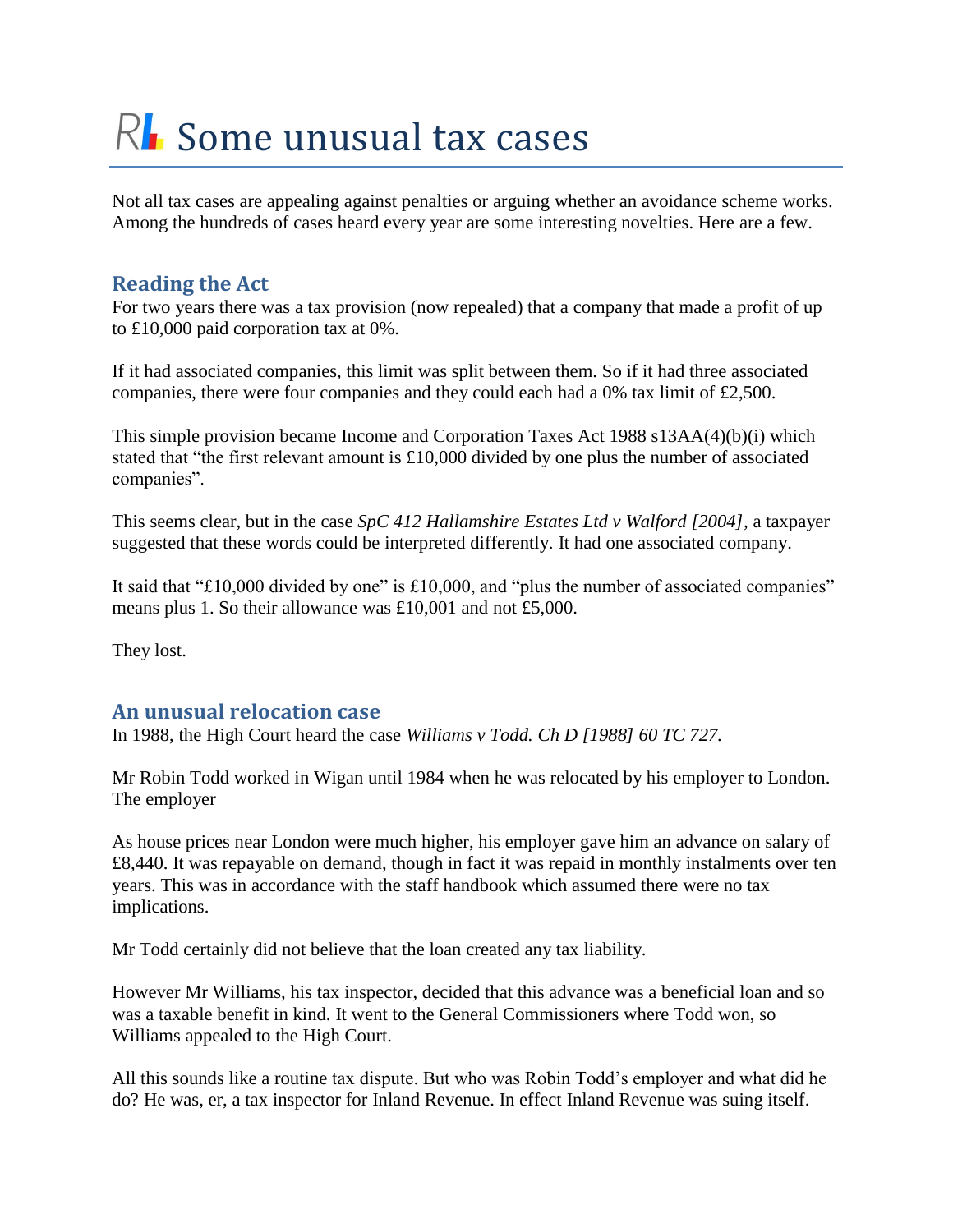At least it could be sure of winning, which it did. The advance *was* a taxable benefit in kind.

## **The Lodi case**

Perhaps predictably the Americans can beat this. In 1985 a man called Oresti Lodi sued himself. There was a trust of which he was both the trustee and beneficiary. He believed he would gain greater tax advantages if he were the reversioner.

In an action worthy of Protagoras, he brought an action as Lodi the beneficiary against Lodi the trustee for negligence. The action required him to defend proceedings which he did not do, so he filed for default judgment against himself. The judge refused, so he appealed, and lost again.

The judge in California ruled that "the one at issue here is a slam-dunk frivolous complaint". For those not familiar with Californian fiscal terminology, this means the case lacked merit.

#### **But I am a stonemason**

Mr Benjamin John Lloyd maintained that he was not liable to pay income tax as he was a stonemason.

This unusual defence was heard before Judge Goff in the High Court on 6 July 1970, and can be found in volume 46 of the official record of tax cases.

Here is a quotation from the judge on page 541:

"I asked him [Mr Lloyd] to formulate his case, which finally he did as follows. Of all official things of State of Great Britain the master mason who has supreme knowledge of carving them is the supreme authority, but it is a strange language 5,000 years old used in all countries, and any man with a knowledge of reading and writing cannot comprehend it. The master mason is not liable to tax because it restricts his carving, which inspires all people to keep the laws of citizenship."

The judge concluded that all this was irrelevant. He had to enforce tax law as he found it. He could find nothing to say that stonemasons were exempt from tax.

The case was dismissed with costs which Lloyd asked to be kept as low as possible so that he could continue his 20-year old research.

I managed to trace Mr Lloyd in 2010 and asked him if he paid the tax and if he has completed his research. The answer to both questions is yes, though he declined to share his research with me.

*Lloyd v Taylor. Ch D. [1970] 46 TC 539*

## **Paid in sovereigns**

The gold sovereign is still legal tender for £1. Although you can legally pay a debt of £1 with a gold sovereign, you would be daft to do so as they are worth much more.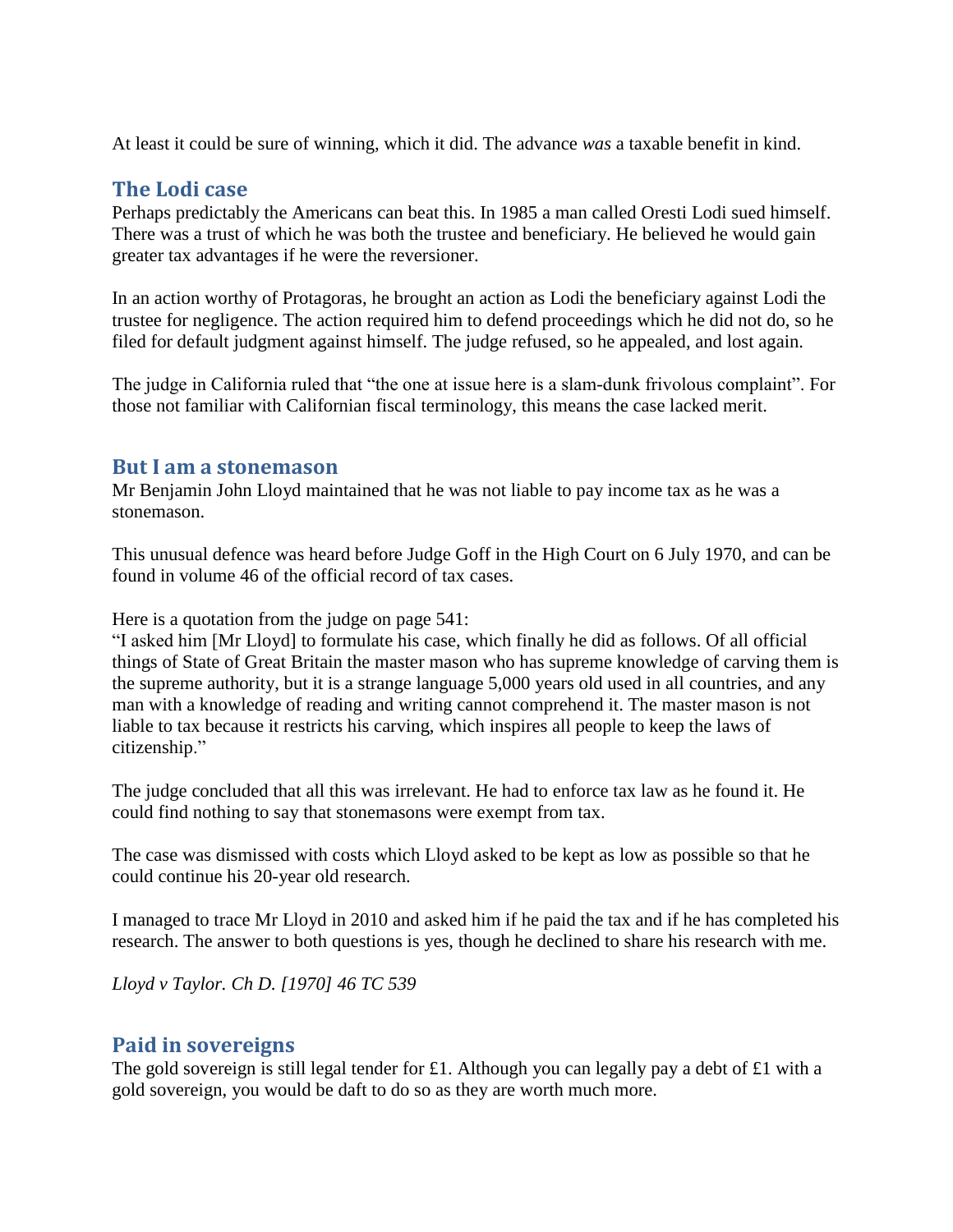However this triggered an idea in the mind of Mr Chandler. He was a director of St James Plates Ltd, which made plates for the printing industry and is still in business.

He employed Philip Jenkins at a wage of between £29.50 and £65.02 a week in 1976/77. They agreed that they would reduce his wage to between £1 and £4 a week but pay him in gold sovereigns. Because his wages were so much lower, they fell below the tax threshold, so no tax was paid. Jenkins then sold the sovereigns and got an amount that equalled his normal wages.

It was argued that the sale of the sovereigns was not taxable as it was a capital gain and not income, and so qualified for another allowance for capital gains tax. Inland Revenue said that the tax was due on the real value of the sovereigns and not their legal tender value.

The High Court agreed. Under tax law, the profits of employment are taxable as wages. This included profits from selling gold coins in which the wages have been paid.

So the case was dismissed with costs. Mr Jenkins had to pay a statutory fee to the court. He gave them a sovereign.

*Jenkins v Horn. Ch D [1970] 52 TC 591.*

## **Being too early**

Most people are aware that HMRC can impose loads of penalties on a taxpayer for being even one day late with a tax return. Mr John Cameron, a farmer, was penalised for being too *early*. Instead of waiting until January and then panicking about meeting the 31 January deadline, Cameron sent in his tax return on 28 August 2006.

Cameron also established the Cameron Travel Scholarship Trust as a charity. This allows Scottish agricultural students to travel to Africa to study farming methods to broaden their experience to produce food more effectively in Scotland. Cameron established the trust with a donation of £936,000.

As a successful farmer, diligent taxpayer and generous philanthropist, one might expect the state authorities to be supportive. Not so.

A donation to a charity qualifies for tax relief under Gift Aid. This is made by a declaration on the tax return. In some circumstances, the tax relief may be offset against income of the previous tax year. On 28 January 2007, an amended tax return was submitted for tax relief in the previous year.

This was rejected by HMRC because a claim for Gift Aid "throw back" could only be made on an *original* tax return. Had Cameron not made his return in August but waited until January, he could have had his tax relief. As the judge said, Cameron was in effect penalised for being too prompt in submitting his tax return.

*John Cameron. [2010] TC 415.*